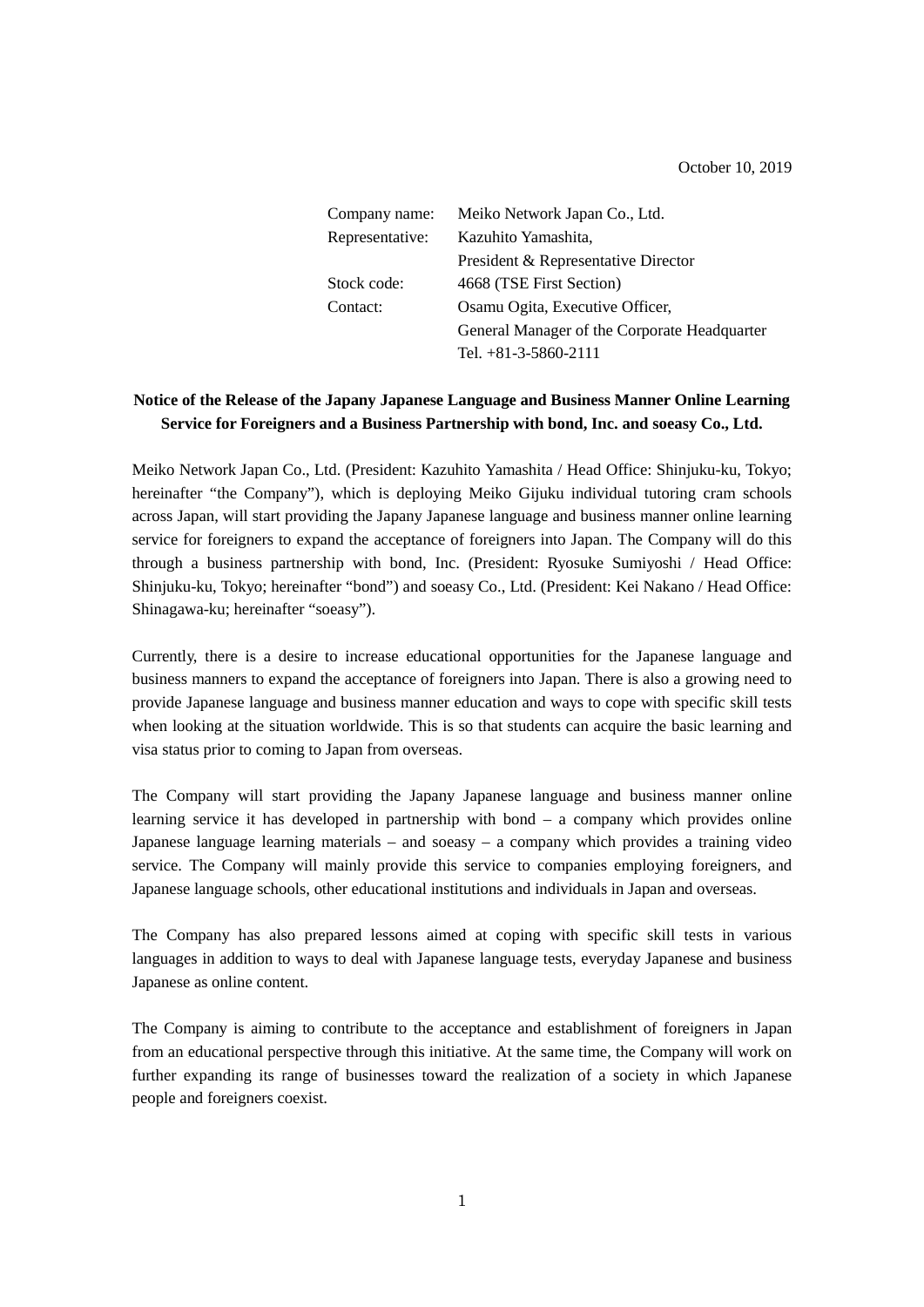# Content of Japany

Japany is comprised of the following three services. It is also possible to use each service individually.

(1) Japany Language (Online Japanese Language Teaching Materials)

- This service has turned diverse contents into online teaching materials (e.g., ways of coping with Japanese language tests, everyday Japanese, business Japanese and ways of coping with specific skill tests).
- This service is equipped with a learning management system. Therefore, it is possible for each learner to check his/her learning status and history in a timely manner.

(2) Japany Teacher (Learning Management and Online One-on-One Service)

- The Company provides support for e-learning which tends to go no further once it has been introduction with learning management and an online one-on-one service.
- Japanese language teachers check the learning progress of their students every day. At the same time, they offer one-on-one online learning (frequency varies from plan to plan) to ensure learning progresses without delay.

(3) Japany Work (Training Video Service)

- This service includes videos for foreigners to learn about basic business manners and Japanese culture. It also contains videos for Japanese people accepting foreigners to learn the basic knowledge about that.
- It is possible for each company to add original training videos.

Introduction Site https://www.mnjapany.jp

Logo

Japany

\*Trademark registration for Japany is currently pending.